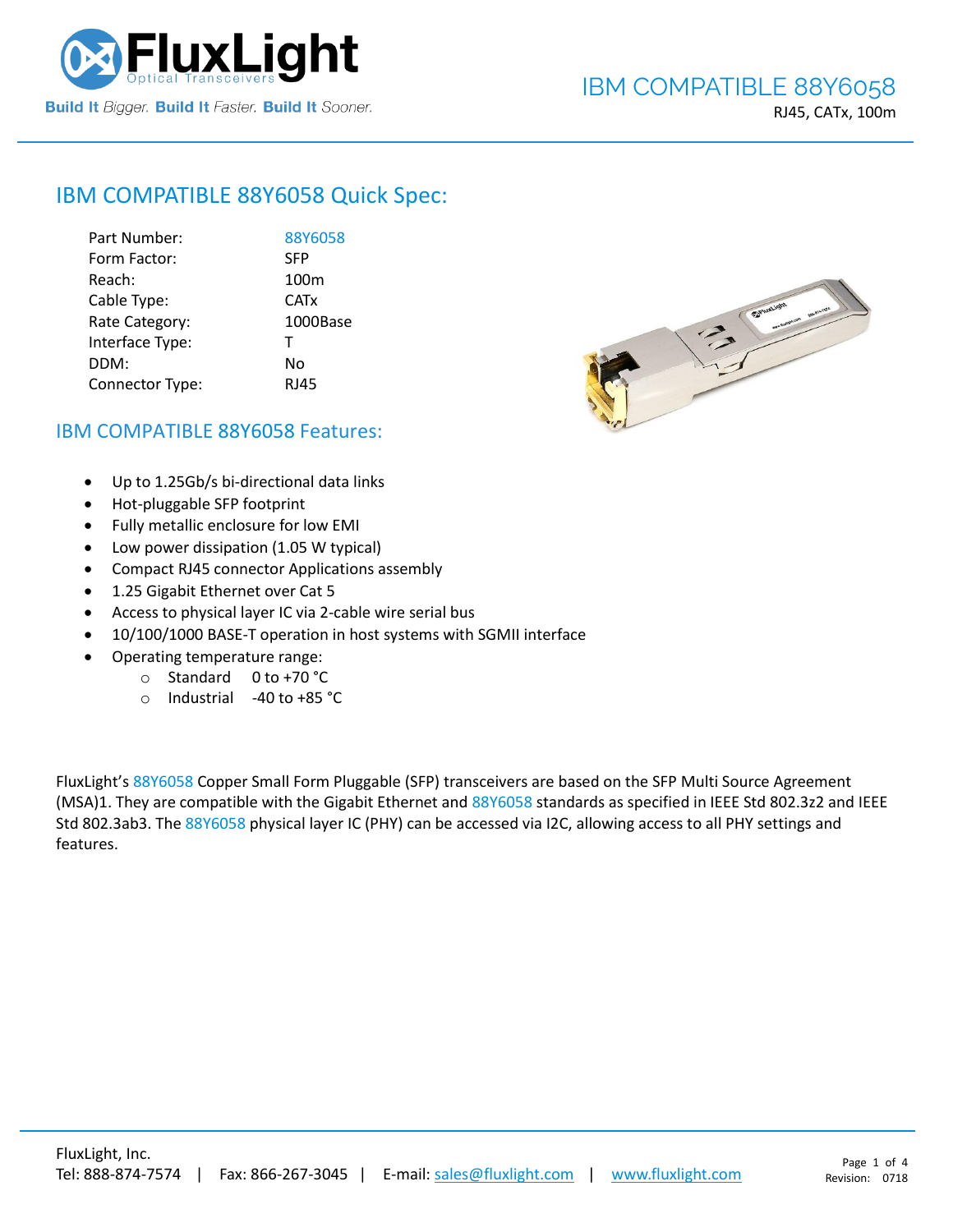

# I. SFP to Host Connector Pin Out

| Pin | Symbol        | Name/Description                                  | <b>Note</b>  |
|-----|---------------|---------------------------------------------------|--------------|
| 1   | <b>VEET</b>   | Transmitter ground (common with receiver ground)  | 1            |
| 2   | <b>TFAULT</b> | Transmitter Fault Not supported                   |              |
| 3   | <b>TDIS</b>   | Transmitter Disable. PHY disabled on high or open | 2            |
| 4   | MOD_DEF(2)    | Module Definition 2. Data line for serial ID      | 3            |
| 5   | MOD_DEF(1)    | Module Definition 1. Clock line for serial ID     | 3            |
| 6   | MOD DEF(0)    | Module Definition 0. Grounded within the module   | 3            |
| 7   | Rate Select   | No connection required                            |              |
| 8   | <b>LOS</b>    | Loss of Signal indication. Not supported          |              |
| 9   | <b>VEER</b>   | Receiver ground (common with transmitter ground)  | 1            |
| 10  | <b>VEER</b>   | Receiver ground (common with transmitter ground)  |              |
| 11  | <b>VEER</b>   | Receiver ground (common with transmitter ground)  | 1            |
| 12  | RD-           | Receiver Inverted DATA out. AC coupled            |              |
| 13  | $RD+$         | Receiver Non-inverted DATA out. AC coupled        |              |
| 14  | <b>VEER</b>   | Receiver ground (common with transmitter ground)  | 1            |
| 15  | <b>VCCR</b>   | Receiver power supply                             |              |
| 16  | <b>VCCT</b>   | Transmitter power supply                          |              |
| 17  | <b>VEET</b>   | Transmitter ground (common with receiver ground)  | 1            |
| 18  | TD+           | Transmitter Non-Inverted DATA in. AC coupled      |              |
| 19  | TD-           | Transmitter Inverted DATA in. AC coupled          |              |
| 20  | <b>VEET</b>   | Transmitter ground (common with receiver ground)  | $\mathbf{1}$ |

Notes:

- 1) Circuit ground is connected to chassis ground
- 2) PHY disabled on TDIS > 2.0V or open, enabled on TDIS < 0.8V
- 3) Should be pulled up with 4.7k 10k Ohms on host board to a voltage between 2.0 V and 3.6 V. MOD\_DEF(0) pulls line low to indicate module is plugged in

## II. +3.3V Volt Electrical Power Interface

The 1000Base-T has an input voltage range of 3.3 V +/- 5%. The 4 V maximum voltage is not allowed for continuous operation.

| <b>Parameter</b>   | <b>Symbol</b> | <b>Min</b> | Typ | <b>Max</b> | <b>Units</b> | <b>Notes/Conditions</b>                                                                 |
|--------------------|---------------|------------|-----|------------|--------------|-----------------------------------------------------------------------------------------|
| Supply<br>Current  | Is            |            | 320 | 375        | mA           | 1.2W max power over full range of<br>voltage and temperature. See caution<br>note below |
| Input Voltage      | <b>Vcc</b>    | 3.13       | 3.3 | 3.47       |              | Referenced to GND                                                                       |
| Maximum<br>Voltage | Vmax          |            |     | 4          | v            |                                                                                         |
| Surge Current      | Isurge        |            |     | 30         | mA           | Hot plug above steady state current. See<br>caution note below                          |

### **+3.3 Volt Electrical Power Interface**

Caution: Power consumption and surge current are higher than the specified values in the SFP MSA.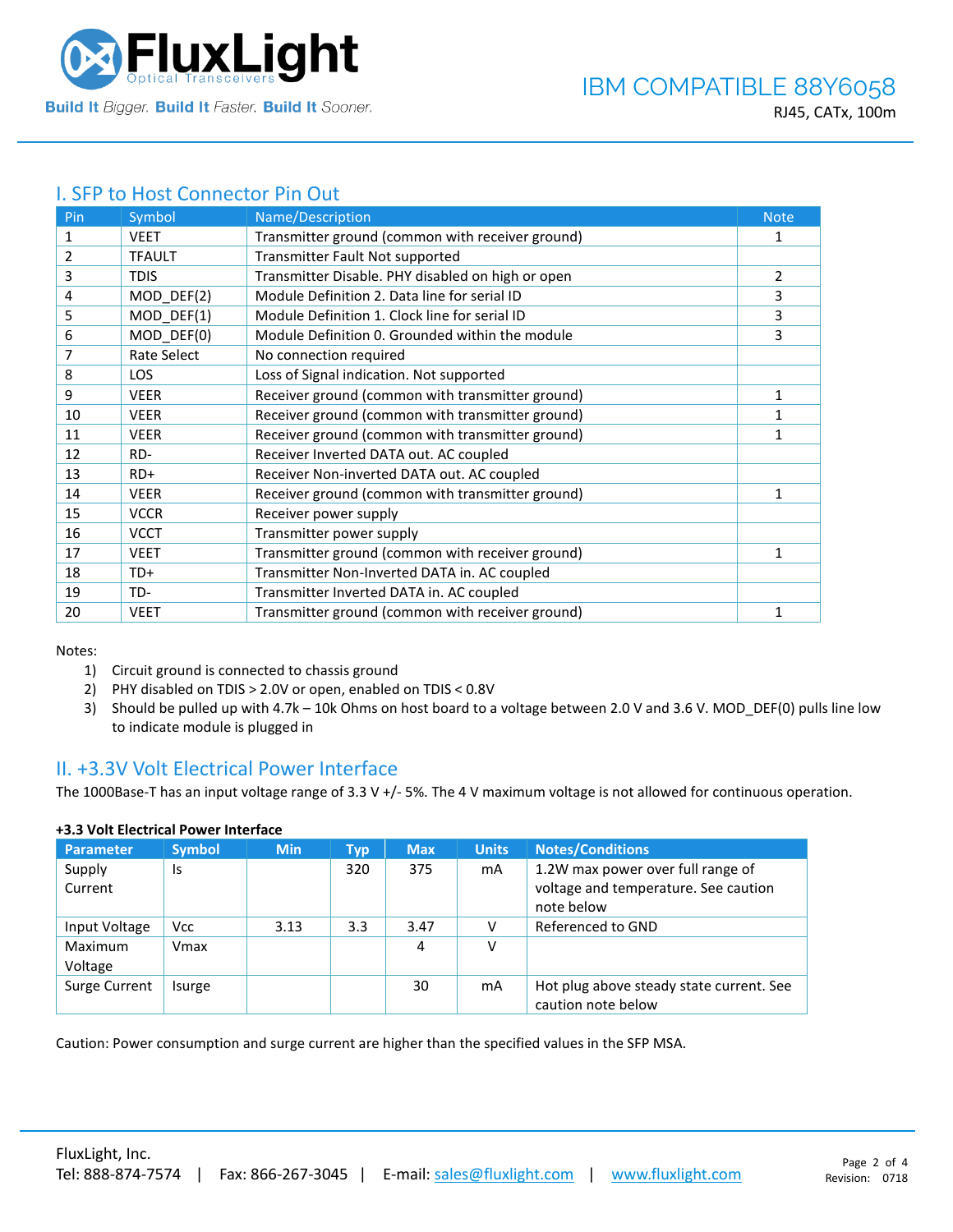

## III. Low-Speed Signals

MOD\_DEF(1) (SCL) and MOD\_DEF(2) (SDA), are open drain CMOS signals (see section VII, "Serial Communication Protocol"). Both MOD\_DEF(1) and MOD\_DEF(2) must be pulled up to host\_Vcc.

### **Low-Speed Signals, Electronic Characteristics**

| Parameter                        | Symbol     | Min              | <b>Max</b>       | <b>Units</b> | Notes/Conditions                                                          |
|----------------------------------|------------|------------------|------------------|--------------|---------------------------------------------------------------------------|
| <b>SFP Output LOW</b>            | <b>VOL</b> | 0                | 0.5              | V            | 4.7k to 10k pull-up to host_Vcc,<br>measured at host side of<br>connector |
| <b>SFP Output</b><br><b>HIGH</b> | <b>VOH</b> | host $Vcc - 0.5$ | host $Vec + 0.3$ | V            | 4.7k to 10k pull-up to host Vcc,<br>measured at host side of<br>connector |
| SFP Input LOW                    | <b>VIL</b> | 0                | 0.8              | V            | 4.7k to 10k pull-up to Vcc,<br>measured at SFP side of<br>connector       |
| <b>SFP Input HIGH</b>            | <b>VIH</b> | $\mathfrak{p}$   | $Vcc + 0.3$      | V            | 4.7k to 10k pull-up to Vcc,<br>measured at SFP side of<br>connector       |

# IV. High-Speed Electrical Interface

All high-speed signals are AC-coupled internally.

### **High-Speed Electrical Interface, Transmission Line-SFP**

| Parameter | <b>Symbol</b> | <b>Min</b> | Typ | <b>Max</b> | <b>Units</b> | <b>Notes/Conditions</b>            |
|-----------|---------------|------------|-----|------------|--------------|------------------------------------|
| Line      | fL            |            | 125 |            | MHz          | 5-level encoding, per IEEE 802.3ab |
| Frequency |               |            |     |            |              |                                    |
| Tx Output | Zout, TX      |            | 100 |            | Ohm          | Differential, for all frequencies  |
| Impedance |               |            |     |            |              | between 1MHz and 125MHz            |
| Rx Input  | Zin.RX        |            | 100 |            | Ohm          | Differential, for all frequencies  |
| Impedance |               |            |     |            |              | between 1MHz and 125MHz            |

### **High-Speed Electrical Interface, Host-SFP**

| Parameter          | Symbol   | <b>Min</b> | Typ | <b>Max</b> | <b>Units</b> | <b>Notes/Conditions</b> |
|--------------------|----------|------------|-----|------------|--------------|-------------------------|
| Single ended data  | Vinsing  | 250        |     | 1200       | mV           | Single ended            |
| input swing        |          |            |     |            |              |                         |
| Single ended data  | Voutsing | 350        |     | 800        | mV           | Single ended            |
| output swing       |          |            |     |            |              |                         |
| Rise/Fall Time     | $Tr.$ Tf |            | 175 |            | psec         | 20%-80%                 |
| Tx Input Impedance | Zin      |            | 50  |            | Ohm          | Single ended            |
| Rx Output          | Zout     |            | 50  |            | Ohm          | Single ended            |
| Impedance          |          |            |     |            |              |                         |